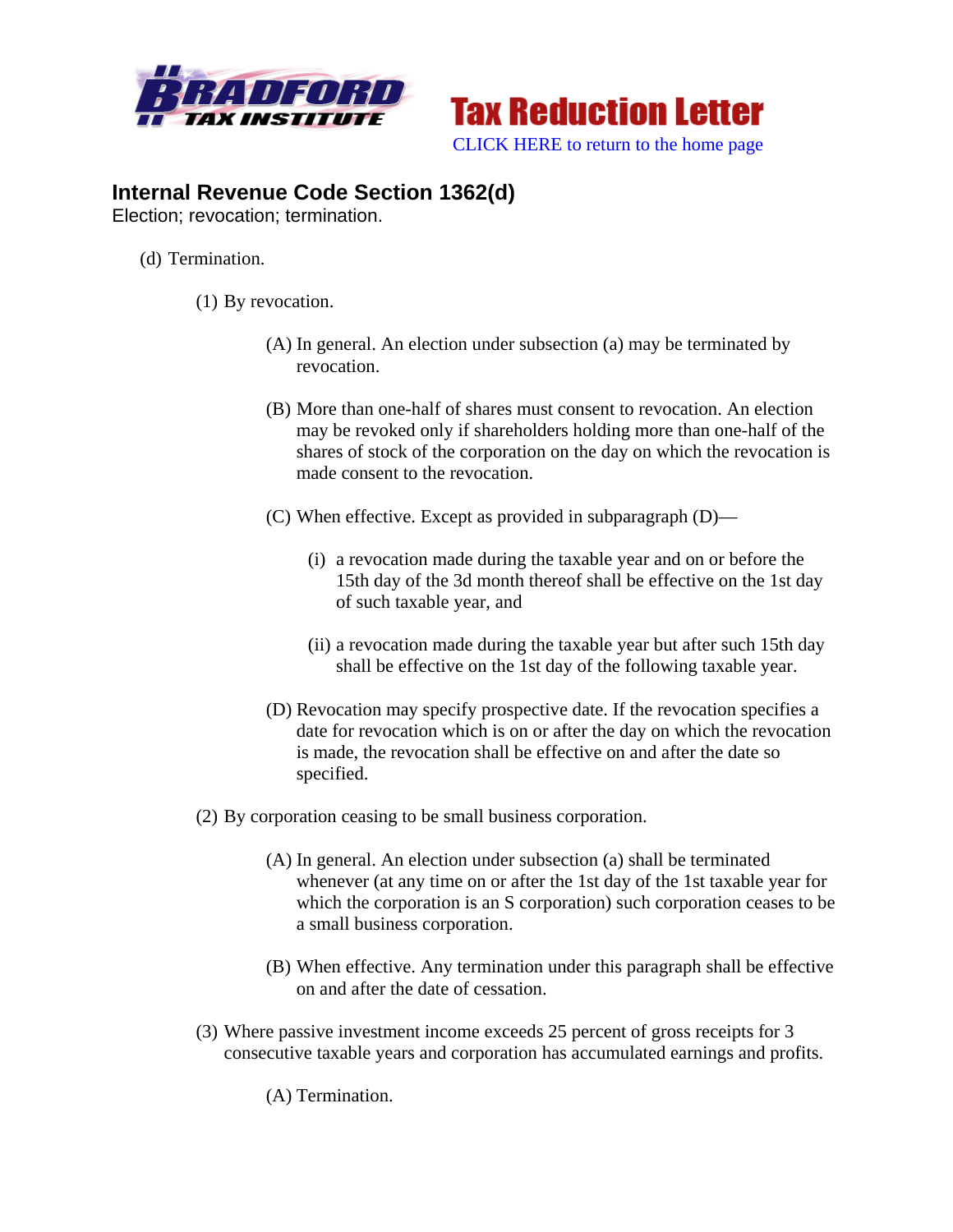- (i) In general. An election under subsection (a) shall be terminated whenever the corporation—
	- (I) has accumulated earnings and profits at the close of each of 3 consecutive taxable years, and
	- (II) has gross receipts for each of such taxable years more than 25 percent of which are passive investment income.
- (ii) When effective. Any termination under this paragraph shall be effective on and after the first day of the first taxable year beginning after the third consecutive taxable year referred to in clause (i).
- (iii)Years taken into account. A prior taxable year shall not be taken into account under clause (i) unless—
	- (I) such taxable year began after December 31, 1981, and
	- (II) the corporation was an S corporation for such taxable year.
- (B) Gross receipts from the sales of certain assets. For purposes of this paragraph—
	- (i) in the case of dispositions of capital assets (other than stock and securities), gross receipts from such dispositions shall be taken into account only to the extent of the capital gain net income therefrom, and
	- (ii) in the case of sales or exchanges of stock or securities, gross receipts shall be taken into account only to the extent of the gains therefrom.
- (C) Passive investment income defined.
	- (i) In general. Except as otherwise provided in this subparagraph, the term "passive investment income" means gross receipts derived from royalties, rents, dividends, interest, and annuities.
	- (ii) Exception for interest on notes from sales of inventory. The term "passive investment income" shall not include interest on any obligation acquired in the ordinary course of the corporation's trade or business from its sale of property described in section 1221(a)(1) [IRC Sec. 1221(a)(1)].
	- (iii)Treatment of certain lending or finance companies. If the S corporation meets the requirements of section  $542(c)(6)$  [IRC Sec.  $542(c)(6)$  for the taxable year, the term "passive investment"